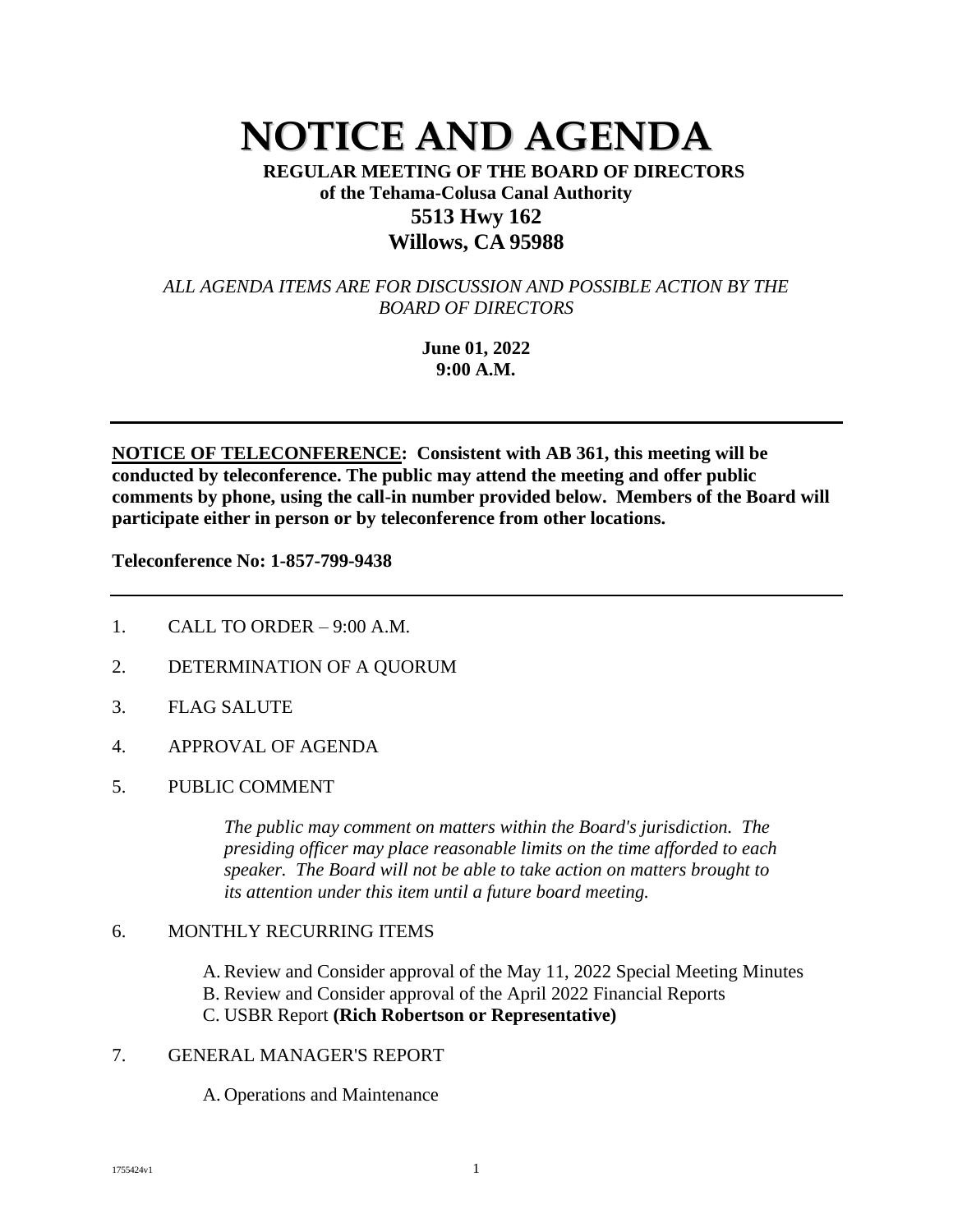#### B. Meetings/Presentations

### 8. GENERAL BUSINESS

- A. Discuss and Consider 2022 CVP Operations
- B. Discuss and Consider 2022 Water Transfers
- C. Discuss and Consider San Luis Transmission Project
- D. Discuss and Consider Status of Ability to Pay Analysis Study (concludes 9/23)
- E. Update on WIIN Act Contract Conversion
- F. Discuss and Consider Sites Project Authority

# 9. ATTORNEY'S REPORT

CLOSED SESSION [To occur on a Confidential Conf. Call Line provided to the TCCA Board of Directors and Appropriately Identified Staff]

- A. Conference with Legal Counsel Existing Litigation [California Government Code Section  $54956.9(d)(1)$ : Four cases
	- 1. State Water Resources Control Board Bay-Delta Water Quality Control Plan Update Proceedings
	- 2. PCFFA v. Ross (USDC E.D. Cal. Case No. 1:20-cv-00431-DAD-SAB) [2019 BiOps Lawsuit]
	- 3. CNRA v. Ross (USDC E.D. Cal. No. 1:20-cv-00426-DAD-SKO) [2019 BiOps Lawsuit]
	- 4. TCCA v. CA DWR (CA Sup. Ct., County of Fresno, No. 20CECG01303) [2020 CEQA Lawsuit]
- B. Conference with Legal Counsel Anticipated Litigation:
	- 1. Significant Exposure to Litigation Pursuant to Section 54956.9(d)(2): One Potential case
- C. Conference with Real Property Negotiators (Government Code Section 54956.8)
	- 1. Water Transfers/Purchase of Water
	- 2. Property: Water Supply to Supplement 2022 and Future CVP Allocations
	- 3. Under Negotiation: Price, Terms and Amounts
	- 4. Negotiating Parties: Manager Sutton, Directors Dennis, Mathis, Cavagnolo and Alves